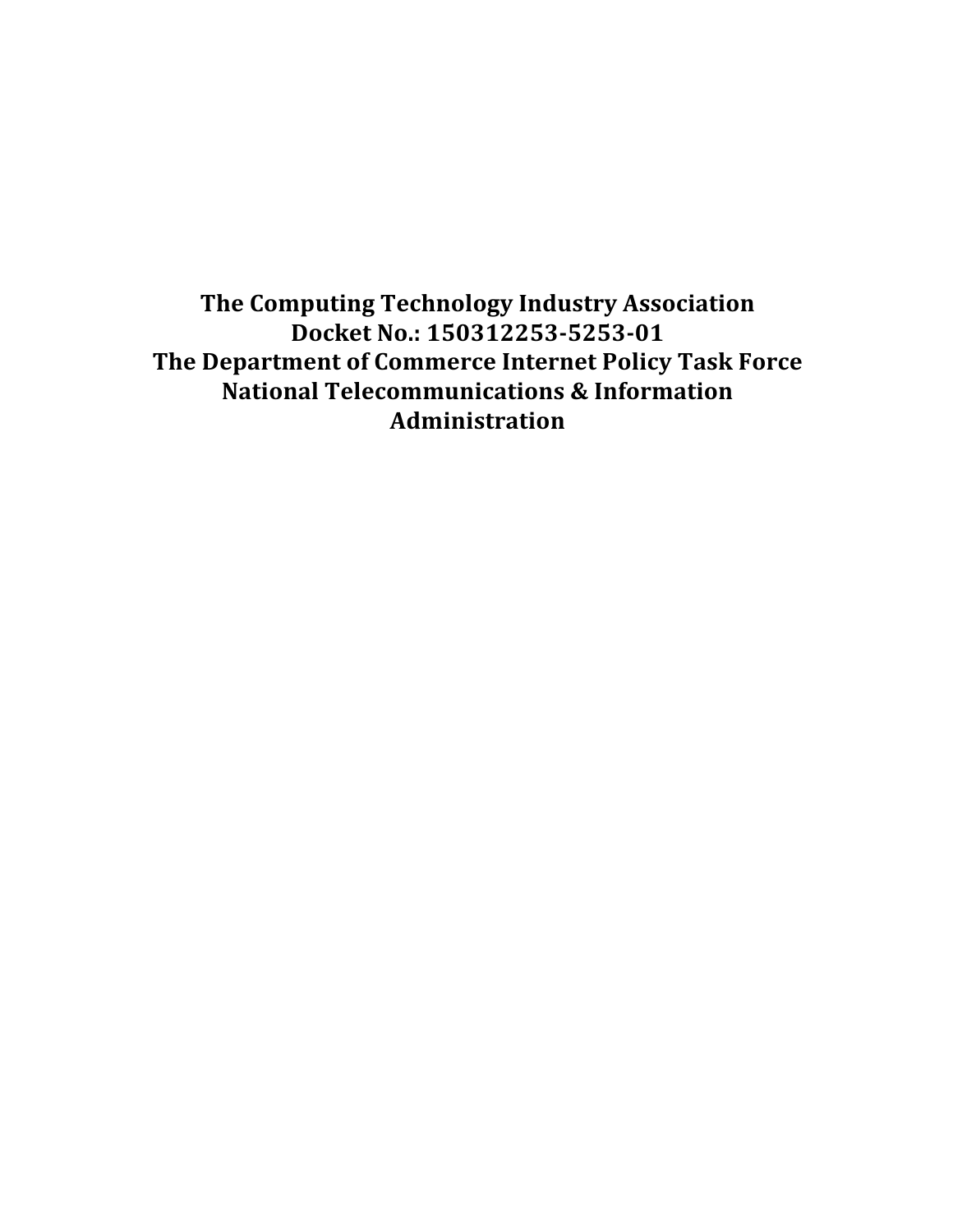On behalf of CompTIA, thank you for the opportunity to provide comments on cybersecurity issues that affect the digital ecosystem and digital economic growth. This is an issue that we have followed closely over the last several years and have actively engaged with the Department of Commerce on.

As you may know, CompTIA is a nonprofit trade association representing more than 2000 member companies. Our members include computer hardware manufacturers, software publishers, and a large number of small and medium sized IT service providers, as well as the distribution partners that bring these products and services to market.

CompTIA is also the leading provider of vendor neutral IT workforce certifications. We believe that industry recognized certifications play a critical role in our national and economic security. Those responsible for hiring the best human talent must have confidence – before a breach or breakdown occurs - that employees are trained and equipped in a manner that can be identified, measured, and validated.

Our comments revolve around one major premise: trust. The threat landscape is rapidly changing, as are the technologies and best practices that we use to combat the threat. Mutual trust and collaboration within industry and between government and industry is critical in order to effectively address various threat actors. We believe NTIA has an important role to play in helping to foster a trusting relationship. A climate of trust will help to facilitate greater information sharing and collaboration. In particular, the ecosystem would benefit greatly if there was enhanced sharing of threat intelligence, data breach experiences and best practices.

Foreign nation states and other threat groups, wishing to destroy, disrupt and steal sensitive information in order to do harm to U.S. interests, are constantly attacking both government and civilian systems. Data breaches are on the rise without any sign of slowing down. According to Verizon's 2015 Data Breach Investigations Report, there were 79,790 "security incidents" in 2014 and 2122 "confirmed data breaches," both alltime highs<sup>1</sup>. Further, roughly two-thirds of those incidents occurred in the U.S. Cyber criminals are becoming increasingly sophisticated and companies simply cannot keep up on their own.

Both the private sector and government possess valuable intelligence regarding a wide range of threats, which, if shared, would allow for both parties to identify trends and more-effectively protect against these threats before they have the opportunity to breach our digital infrastructures. Further, threat intelligence is key to the effective detection of and response to attacks.

The sharing of information between companies would slow these criminals down significantly and provide an early warning system regarding new and evolving threats. Cyber criminals often do not stop after attacking just one company, and often try to capitalize quickly once they've found a successful method. In fact, 75% of cyber

 

<sup>1</sup> Verizon 2015 Data Breach Investigations Report, P. 1, *available at* http://www.verizonenterprise.com/DBIR/2015/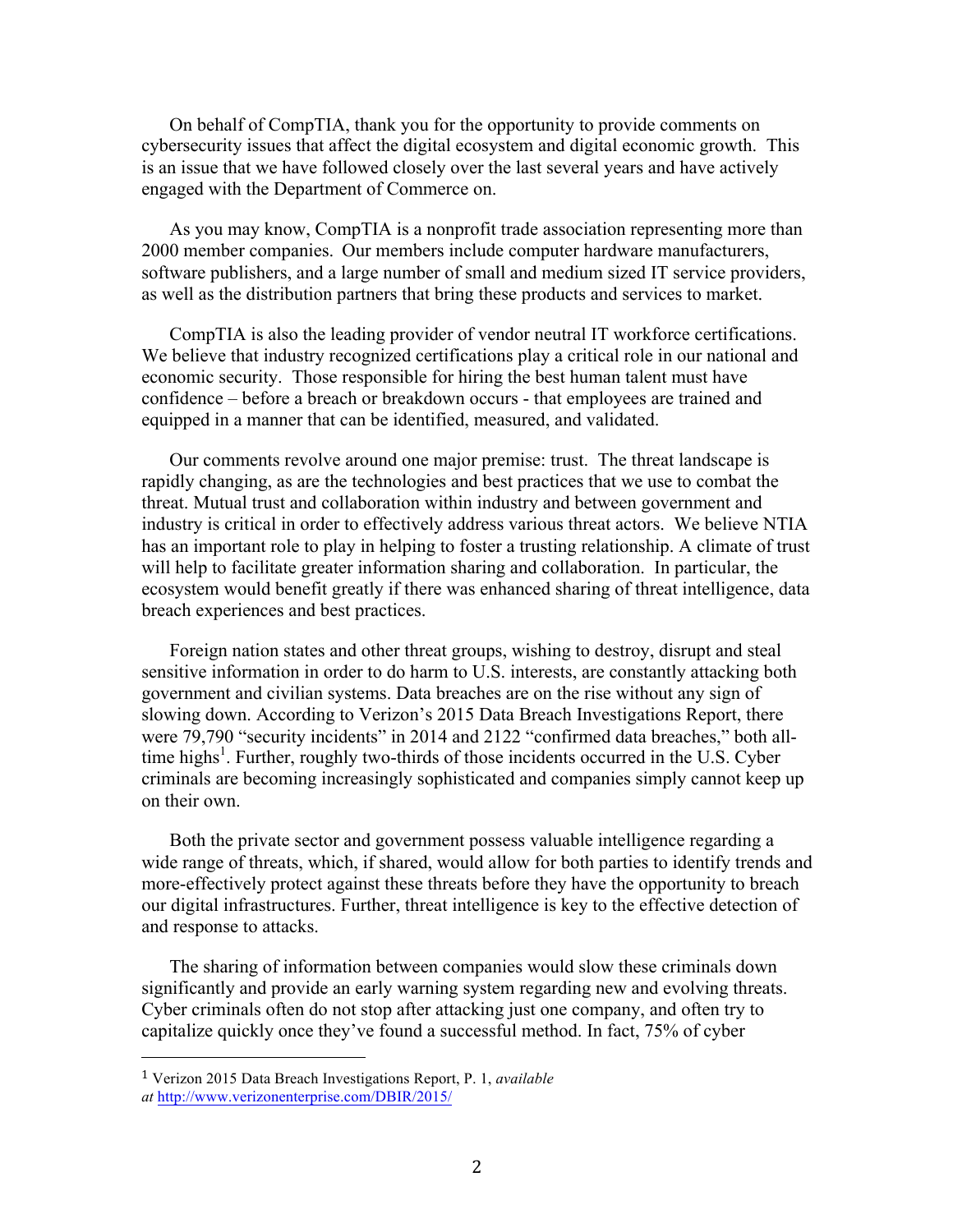attackers hit a second victim within 24 hours of their first attack, and 40% attack that second victim within an hour<sup>2</sup>. If companies had a better way to share information about these attacks with one another, they could communicate threats quickly and alert other companies about how these attacks have been carried out. This would help companies protect themselves against new and ever-changing types of cyber attacks.

Threat intelligence has become a valuable commodity in the private sector, resulting in the emergence of lucrative business opportunities to collect, analyze and sell threat intelligence as a service. The high value attached to commercial cyber threat intelligence and high-costs needed to provide it, with both quality and at scale, have left the private sector with little incentive to share this information with the government. In addition, concerns regarding potential liabilities for the organizations sharing threat intelligence with the government remain and add to the private sector's reluctance to share.

At the same time, the government is broadly perceived to lack the ability or willingness to share information of similar value. This industry perception exists not from the belief that the government lacks threat intelligence, but rather due to the historically poor information sharing between state and federal agencies and an over-classification of information. Furthermore, there are concerns and some confusion as to whether or not U.S. legal precepts have kept pace with modern data sharing, and if doing so is legal and able to remain confidential. In addition there is concern that interpretations of "business confidential information" can vary, resulting in sensitive information shared with the government being made publicly available.

CompTIA believes this problem can be directly addressed by improving upon the existing government and private sector partnership. For example, a specific focus on identifying value in both a party's data and technical mechanisms will enable the bilateral sharing of this information in a timely manner, and in doing so will create an atmosphere of trust. In recent years, Congress has struggled with passing meaningful legislation to help facilitate these changes. Although CompTIA is supportive of The National Cybersecurity Protection Advancement Act (H.R. 1731) and the Protecting Cyber Networks Act (H.R. 1560), both of which have passed the House of Representatives with bipartisan support, we cannot afford to wait for these bills to become law before instituting change. Legislation, if and when it is signed into law, will be a critical piece in helping to reinforce and compliment collaboration that is already underway.

Unfortunately, companies are hesitant to share information with one another for fear of that information becoming public and harming their reputations. Most state laws only require companies to disclose breaches publicly if potentially harmful information has been acquired, but most of the "security incidents" mentioned above would not trigger notification. Companies want to avoid alarming customers over incidents that pose no risk to customer information.

However, sharing information about these security incidents with the broader

 

<sup>2</sup> Verizon 2015 Data Breach Investigations Report, P. 11, *available at* http://www.verizonenterprise.com/DBIR/2015/